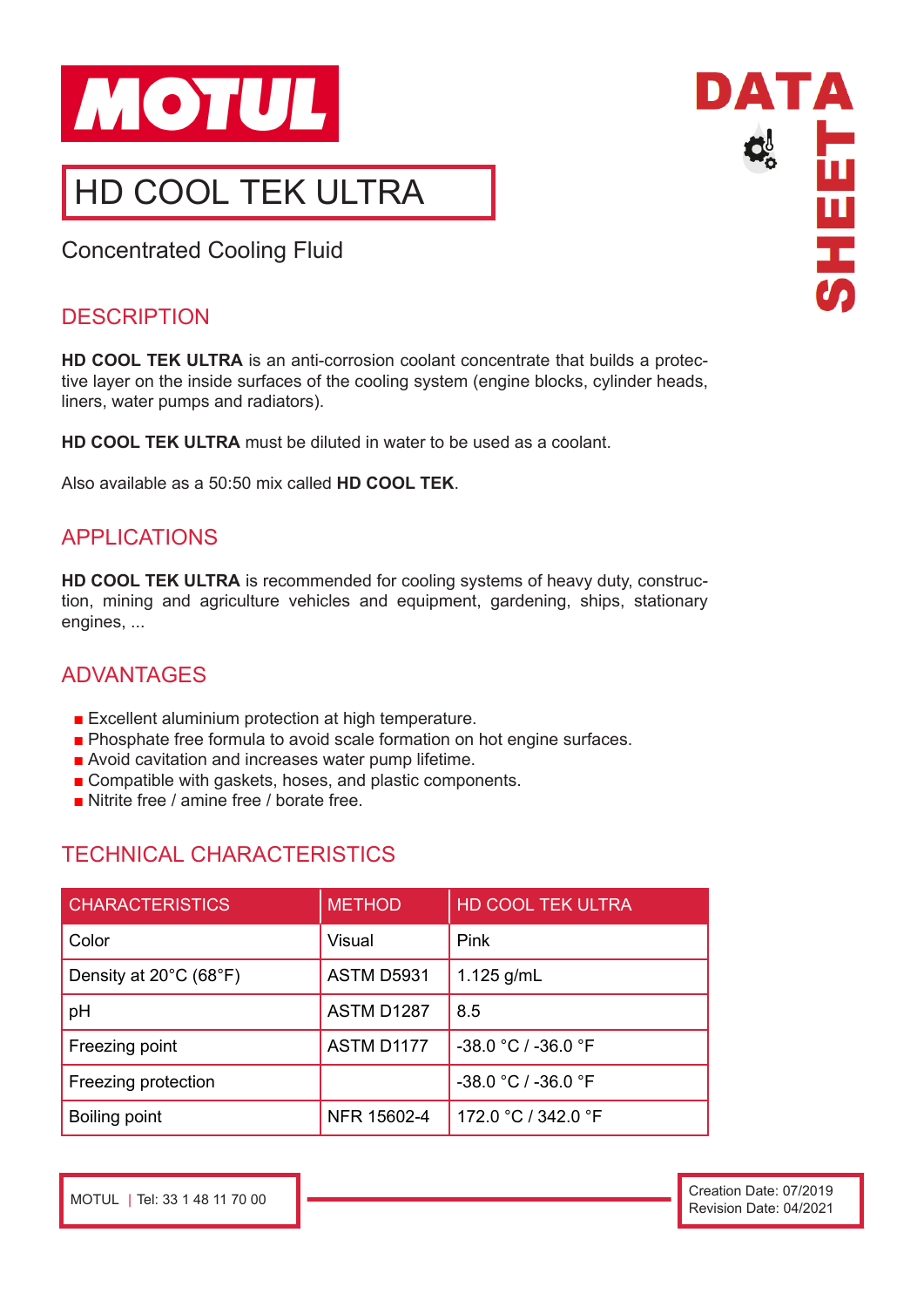

Contains a bitterness agent to prevent from drinking: Coolants and concentrates have a sweet taste but are harmful.

#### STANDARDS / APPROVALS / PERFORMANCE LEVEL

**HD COOL TEK ULTRA** meets the following standards:

- BRITISH STANDARD BS 6580
- AS Standards AS 2108
- ASTM STANDARD D3306 / D4985
- China Standards GB 29743
- Cuna Standards NC 956-16
- JAPANESE STANDARD JIS K2234
- ÖNORM Standards V5123
- SANS Standards 1251
- SAE J1034

**HD COOL TEK ULTRA** meets or exceeds the most common specifications and OEM requirements:

- CUMMINS CES 14603
- DEUTZ DQC CC-14
- DEUTZ-FAHR (<04/2017)
- IRIZAR (From September 2016)
- LIEBHERR LH-01-COL3A (Minimum)
- MAN 324 type Si-OAT
- $\blacksquare$  MERCEDES-BENZ MB 325.5
- $\blacksquare$  SCANIA TB1451
- S. Coop (From September 2016)

#### RECOMMENDATIONS

- Must be used diluted in water. For better results, use demineralized water.
- To maintain anti-corrosion properties, do not dilute below 33%. Refer to chart for dilution rates.
- To be used for top-up or complete renewal of the cooling circuit for improved efficiency.
- Drain intervals: Refer to the manufacturers' recommendation.
- Attention, control or drain the coolant only when the engine is cold.
- Can be mixed with ethylene glycol-based coolants.
- Avoid mixing with other products for maximum performance.
- This product should not be used to protect drinking water systems from freezing.